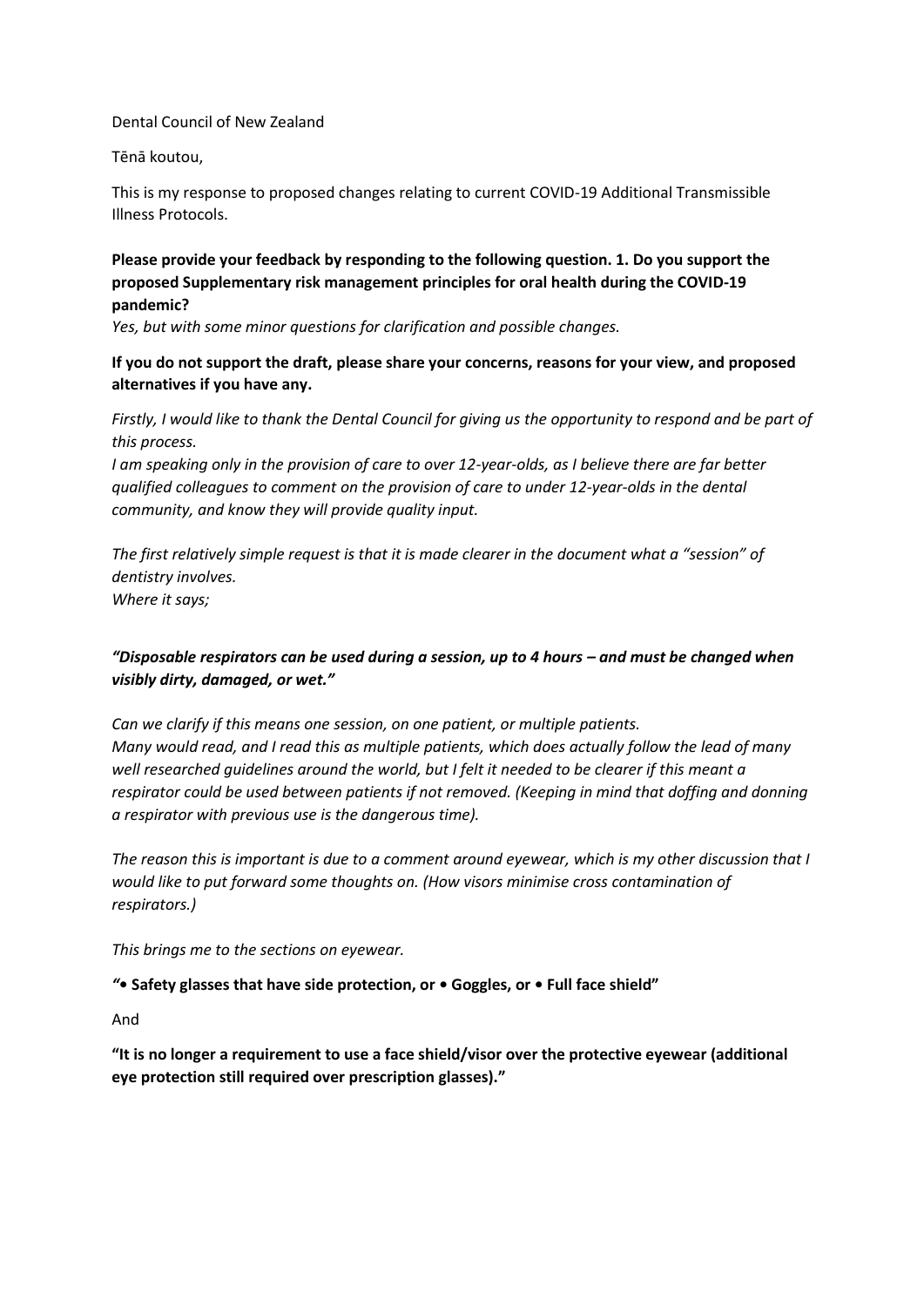*I do have some considerable concerns if we are trying to risk mitigate as much as pragmatically possible, if I indeed read this correctly.*

*By my understanding in this proposal at all levels of dentistry you may wear a full-face shield instead of wearing goggles or safety glasses. Especially in high-risk work flow I would consider this non evidence based and increasing risk needlessly.*

*Although I myself, as a dentist who wears loupes, have had to create work arounds to make a visor fit over lights and loupes, it has been easily possible with many different variations of gear. It is not always comfortable, but it is good to have two layers of protection.*

*Evidence from studies and anecdotal experience have led me to be confident that a visor is a very good large droplet/splash/spatter protection. This limits coverage of the operator and assistant in high volumes of contaminated material.*

*But unfortunately, it has also been shown that visors provide inadequate protection from aerosol over extended periods of time.*

*If we look at this table from [J Occup Environ Hyg.](https://www.ncbi.nlm.nih.gov/pmc/articles/PMC5015006/) 2016; 13(4): 235–242. Face Shields For Infection Control A Review Raymond J. Roberge (see following page), we can see that Face Shields have many benefits but also some drawbacks.*

# *From [J Occup Environ Hyg.](https://www.ncbi.nlm.nih.gov/pmc/articles/PMC4734356/) 2014; 11(8): 509–518. Efficacy of Face Shields Against Cough Aerosol Droplets from a Cough Simulator*

*"*The use of face shields can substantially reduce the short-term exposure of health care workers to larger infectious aerosol particles and can reduce contamination of their respirators. They are less effective against smaller particles, which can remain airborne for extended periods and can easily flow around a face shield to be inhaled. Thus, face shields can provide a useful adjunct to respiratory protection for workers caring for patients with respiratory infections. However, they cannot be used as a substitute for respiratory protection when it is needed."

"During testing of an influenza-laden cough aerosol with a volume median diameter (VMD) of 8.5 μm, wearing a face shield reduced the inhalational exposure of the worker by 96% in the period immediately after a cough. The face shield also reduced the surface contamination of a respirator by 97%. When a smaller cough aerosol was used (VMD =  $3.4 \mu$ m), the face shield was less effective, blocking only 68% of the cough and 76% of the surface contamination. In the period from 1 to 30 minutes after a cough, during which the aerosol had dispersed throughout the room and larger particles had settled, the face shield reduced aerosol inhalation by only 23%"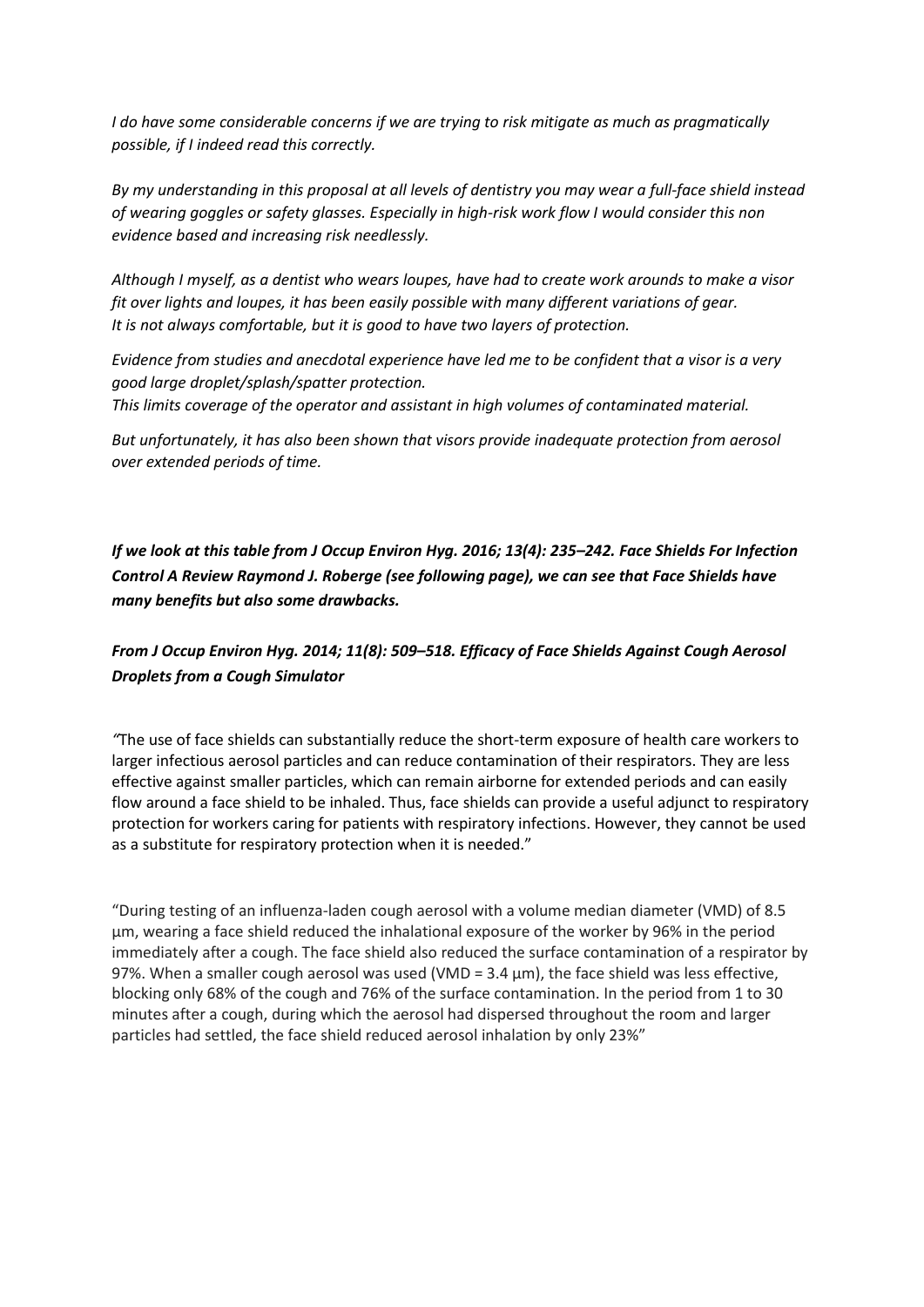#### Table 1.

Advantages and disadvantages of face shields compared with other forms of face/eye protection (i.e., protective facemasks [filtering facepiece respirators, medical/surgical masks], goggles, safety glasses).<sup>[</sup>11, 12, 16, 19, 21, 22, 38–44<sup>]</sup>

| <b>Advantages</b> |                                                                                                          |
|-------------------|----------------------------------------------------------------------------------------------------------|
|                   | -more comfortable                                                                                        |
|                   | -protect a larger portion of the face                                                                    |
|                   | -less retained dermal facial heat                                                                        |
|                   | -less fogging than goggles                                                                               |
|                   | -less claustrophobic                                                                                     |
|                   | -no impact on breathing resistance                                                                       |
|                   | -no fit testing required                                                                                 |
|                   | -can be disinfected easily                                                                               |
|                   | -wearers do not need to be clean shaven                                                                  |
|                   | -easy to don and doff                                                                                    |
|                   | -relatively inexpensive                                                                                  |
|                   | -no impact on vocalization                                                                               |
|                   | -can be worn concurrent to other face/eye PPE                                                            |
|                   | -do not impede facial nonverbal communication                                                            |
|                   | -reduced patient anxiety                                                                                 |
|                   | -protects against self-inoculation over a wider facial area                                              |
|                   | -may extend the useful life of a protective facemask when used concurrently                              |
|                   | <b>Disadvantages</b>                                                                                     |
|                   | -glare                                                                                                   |
|                   | -fogging                                                                                                 |
|                   | -optically imperfect                                                                                     |
|                   | -some models may not fit properly over some respirators (e.g., duckbill filtering facepiece respirators) |
|                   | -bulkier than goggles and safety glasses                                                                 |
|                   | -peripheral fit poorer than protective facemasks                                                         |

*The key points that my interpretation of these findings, combined with anecdotal experience and testing of many different risk reduction systems and masks over the last year, is that both safety eyewear, and visors offer different protection which combine to reduce risk when used together.*

*I do not see any reference to the type of procedure of the duration of time in the chair in the proposed guidelines, and these are key issues when it comes to selection of PPE.*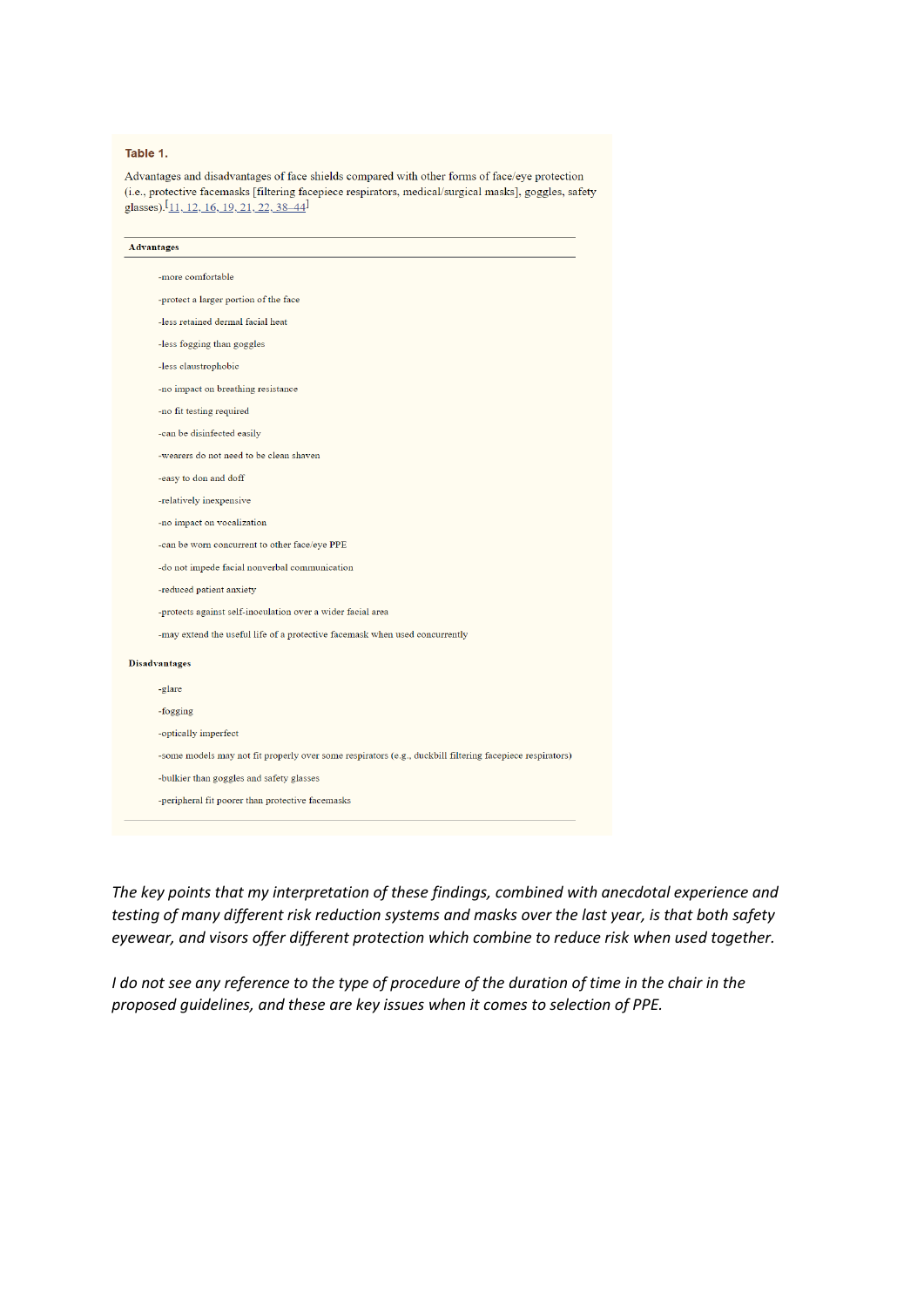*In the case of AGP generating.*

*We should consider that the visor will decrease contamination of underlying PPE and allow for safer doffing and clean down of loupes. It will also decrease gross contamination of the wearer. Going back to the original question of whether a single mask can be used between patients, I would suggest that this could only be if a visor was used over top as we can see that "The face shield also reduced the surface contamination of a respirator by 97%."*

*The other way suggested by some to reduce contamination of that respirator is a surgical mask over it.*

*But during my conversations with manufacturers of respiratory protection equipment we have discussed that if a surgical mask is used over top of an N95 mask or any respirator, it is no longer complying with the standards if was tested under. Therefore, the compliance certificates are null and void. This seems in line with the NIOSH official stance on surgical masks over N95.*

*It could accumulate C02 at higher levels than we consider safe and could have a deleterious effect on operator safety. Especially if we consider it may be worn for up to 4 hours. This very problem has held back the development of many exhalation filters by 3M and Sundstrum, and other reusable respirator companies. (Leading to the development of NIOSH accredited N95 non exhalation valve, two way filtering reusable respirators which I am currently bringing into the country for testing).*

*With the above in mind I would suggest that a visor is considered spatter protection, and a very good risk mitigator in procedures likely to create spatter, when used in combination with safety eyewear.*

*In the case of procedures that are longer in duration and cause aerosol, or longer consultations, any coughs or aerosols will likely bypass the visor easily and provide limited help for eye protection.*

*In a consultation with little spatter likelihood I would suggest that safety glasses are best unless a very short duration consultation. As they will provide better protection over a longer period in patient area.*

*In cases of more spatter likely such as AGP generation I would suggest retaining the need for a visor on top of safety glasses for risk reduction.*

*I would not recommend visor wear on its own in any situation where we are trying to protect from aerosol. (This is keeping in mind that during consults patients can cough and create aerosol).*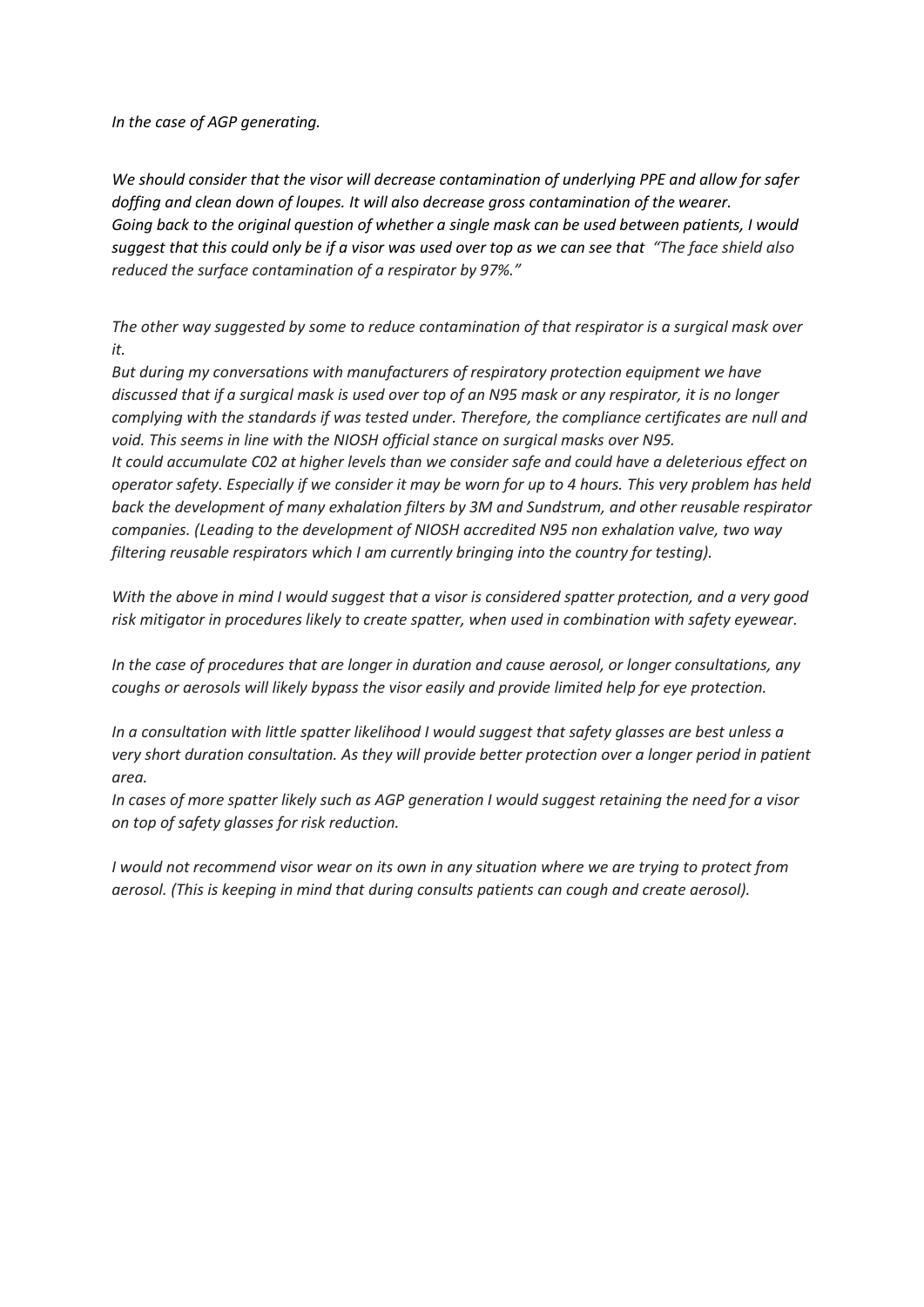*In the case of AGP generating procedures I would also like to lend my support to the proposed guidelines suggesting single use Aprons between patients.*

*Studies have shown that the chest area of patient/dentist and assistant are a high contamination zone (see diagram )*

*EVALUATING SPATTER AND AEROSOL CONTAMINATION DURING DENTAL PROCEDURES JADA, Vol. 125, May 1994*

*So I would like to lend my support to the provision of Aprons single use on all AGP patients at least to mitigate one factor.*

*It may also be good practice in AGP of having a good coverage apron on the patient chest to minimise the spatter on their clothing, which may become contaminated and then end up touched by the patient and contaminate our clinics after surgery on the way out.*



ltrasonic scaling of a<br>ct who did not brush or<br>within 24 hours before

............

3e. Ultrasonic scaling of subject<br>who brushed and flossed before<br>the appointment.

procedure can be seen in Figure operating area. There were high bacterial counts were also found on plates from the main bracket

ment, the subject brushed and flossed before the ultrasonic scaling procedure. The same<br>widespread dispersion was widespread dispersion was<br>found but with much lower<br>haddonial accepts (Nigman 0.1)